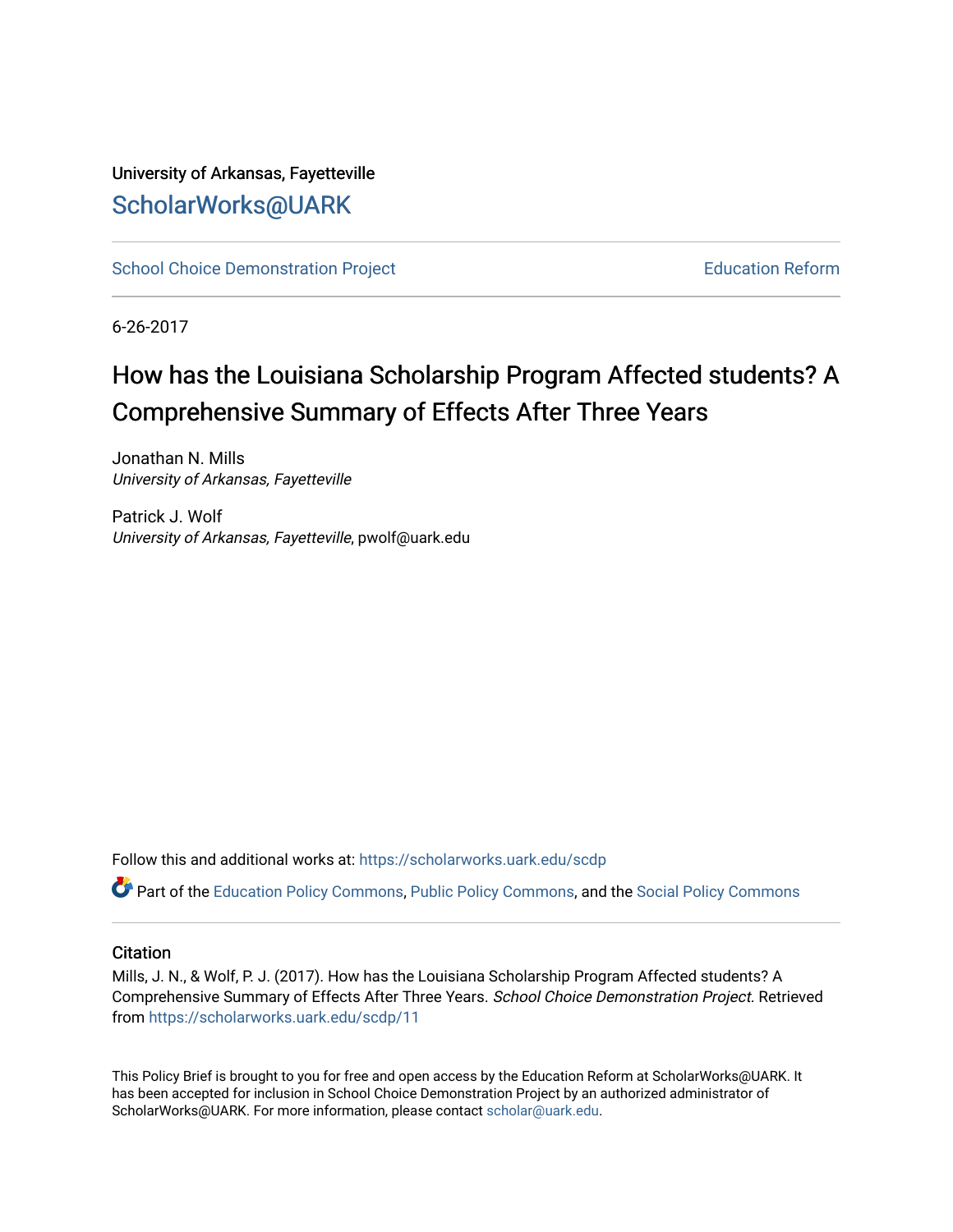





# HOW HAS THE LOUISIANA SCHOLARSHIP PROGRAM AFFECTED STUDENTS?

A Comprehensive Summary of Effects after Three Years

By Jonathan N. Mills and Patrick J. Wolf, *University of Arkansas*

# **Overview**

School choice reforms comprise a broad category of policies aimed at improving public education through the introduction of market forces that expand customer choice and competition between schools. Here we summarize our research to date on the effects of a large statewide school voucher initiative, the Louisiana Scholarship Program (LSP), and draw the following conclusions:

- Overall, participating in the LSP had no statistically significant impact on student English Language Arts (ELA) or math scores after using an LSP scholarship for three years.
- The subgroup of students who were lower achieving before applying to the program did show significant gains in ELA after three years of scholarship usage. Students applying to lower grades demonstrated significant losses in math.
- Students without disabilities were less likely to be identified to receive special education services if they participated in the LSP than if they did not. Students with disabilities were more likely to be de-identified as requiring special education services if they participated in the private school choice program.
- The private schools that chose to participate in the LSP were disproportionately Catholic, had low tuitions, had low enrollments, and served a high percentage of minority students.

We discuss these findings in the remainder of this brief and in greater detail in the three accompanying technical reports. Combined with prior evidence, these results are informative about the specific design of voucher and other choice policies and about how the effects of choice evolve over time as programs mature.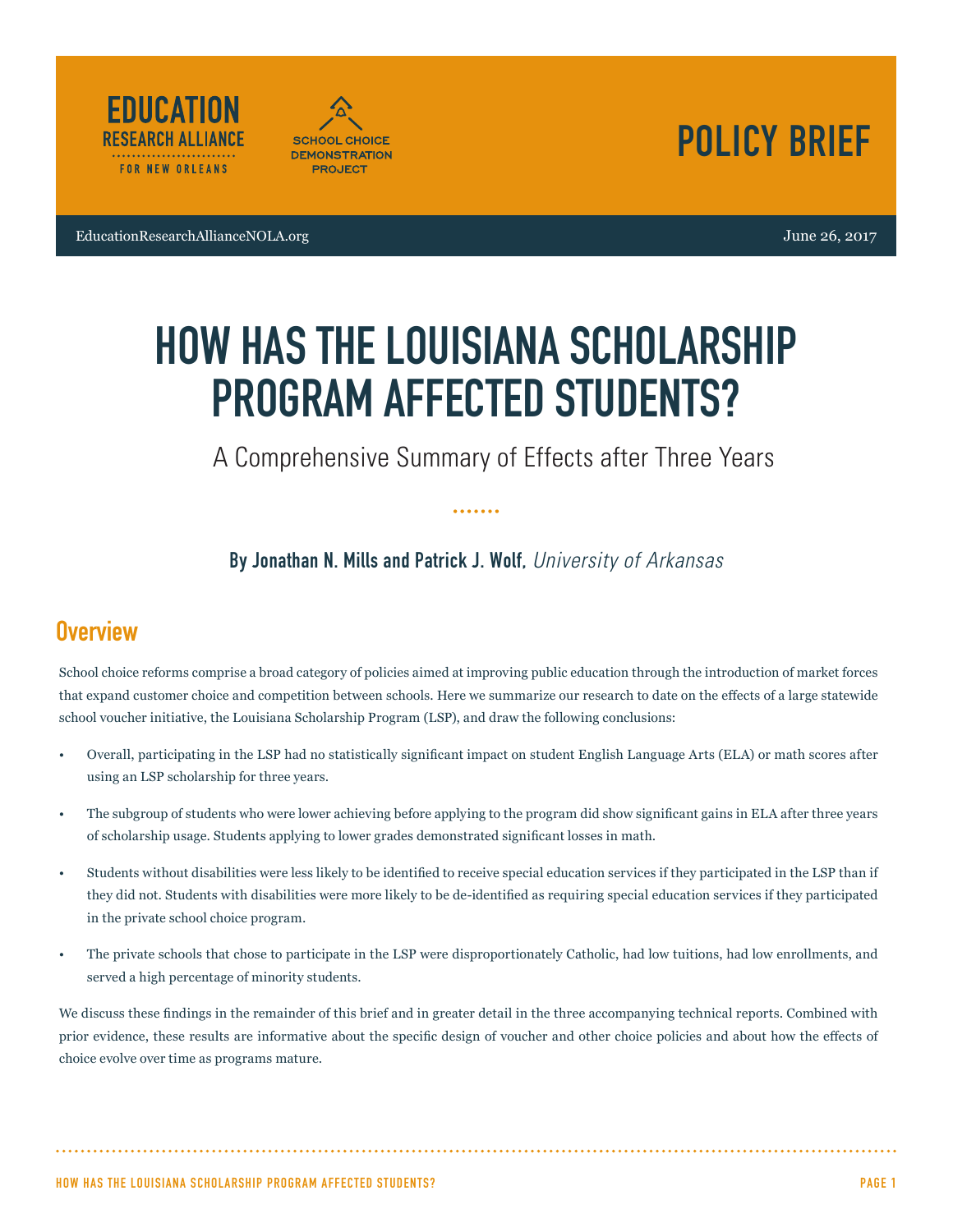### INTRODUCTION

School choice has long been a subject of robust debate, with private school vouchers—programs providing public funds for students to attend K-12 private schools—the most contentious form of school choice. Over the past two years, our research team has released a series of reports through the Education Research Alliance for New Orleans examining how the LSP has affected key student and community conditions. In this brief, we summarize results from our technical reports on the following questions:

- 1. How did the LSP scholarship affect student achievement after three years?
- 2. How did the LSP scholarship affect identification of students to receive special education services?
- 3. What types of private schools are choosing to participate in voucher programs in Louisiana and elsewhere?

### THE LOUISIANA SCHOLARSHIP PROGRAM

Student performance on standardized tests in Louisiana has trailed national averages for decades. In an effort to turn things around, the state began offering students publicly financed scholarships to attend private schools in New Orleans in 2008. This pilot version of the LSP was expanded statewide in 2012. A total of 9,736 students applied to the program that year, with 5,296 receiving scholarships. The program awarded 7,110 scholarships in 2015-16.

The LSP is a statewide private school voucher program available for moderate- to low-income students in low-performing public schools. To qualify, children must have family incomes below 250% of the federal poverty line and either be entering kindergarten or attending a public school that was graded C, D, or F for the prior school year. The majority of the program's first-year applicants applied from outside of New Orleans. This 2012-13 LSP applicant cohort is the subject of our evaluation.

The voucher size is 90% of the amount the state and local government provides in student funding to the local school system or the tuition charged by the student's chosen private school, whichever is less. Average tuition at participating private schools ranges from \$2,966 to \$8,999, with a median of \$4,925, compared to average per pupil spending of \$8,500 in Louisiana's public schools.

To participate in the program, private schools must meet certain criteria related to enrollment; financial practices; student mobility; and the health, safety and welfare of students. Participating schools are prohibited from being selective in their enrollment of voucher students and must administer the state's accountability tests annually to voucher students in grades 3-8 and one grade in high school.

*" " To participate in the program, private schools must meet certain criteria related to enrollment; financial practices; student mobility; and the health, safety, and welfare of students.*

Nearly 60% of eligible applicants received scholarships for the 2012- 13 school year. Of these recipients, 86% used their voucher to enroll in a private school in the first quarter of 2012-13.

Roughly 87% of the applicants are African American, with 8% white and 3% Hispanic. Prior to applying to the LSP, students performed below the state average in ELA, math, science, and social studies by around 20 percentile points on the state accountability test. Applicants to the program in 2012-13 were concentrated in the earlier grades, with one-third entering Kindergarten through third grade.

Louisiana offers three private school choice programs in addition to the LSP. First, the state offers taxpayers a tax deduction of up to \$5,000 per child for education expenses, including private school tuition. Over 100,000 Louisianans received the deduction in 2012. Second, 53 Louisiana students received a scholarship from a privately-funded School Tuition Organization to attend private school through the state's Tuition Donation Rebate Program in 2014-15. Finally, the state offers a separate voucher program for students with disabilities, the School Choice Program for Certain Students with Exceptionalities (SCPCSE). Launched in 2011,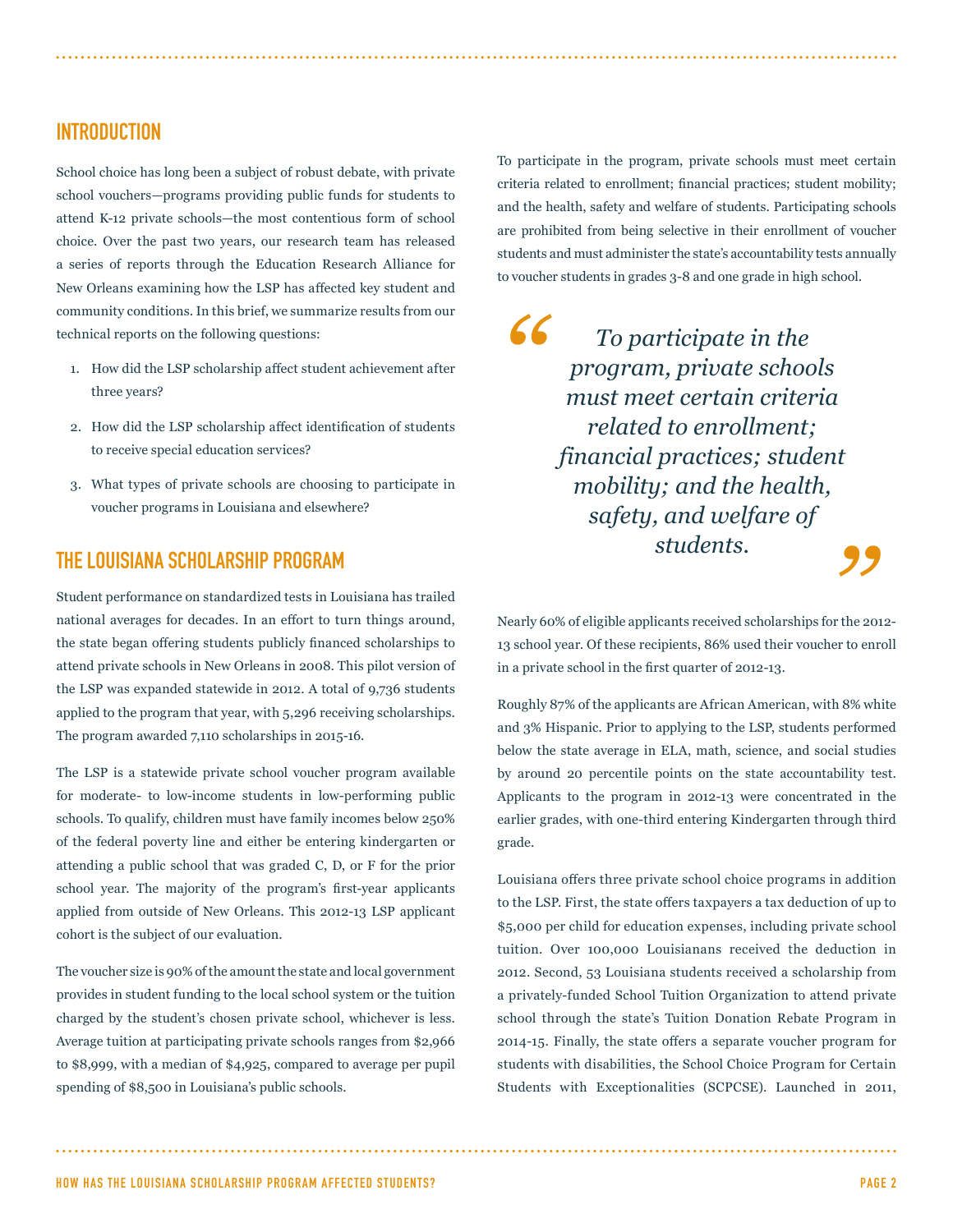the SCPCSE is intended to expand the educational options for students with unique educational needs. SCPCSE vouchers are restricted to the lesser of the private school's tuition or 50 percent of the state funds that would have been spent on the student, which means the vouchers can be worth less than an LSP voucher depending on the severity of a student's disability. In 2015-16, the average SCPCSE voucher was worth \$2,264. Eligibility is limited to parishes (a.k.a. counties) with at least 190,000 residents. The program only enrolled 342 students in 22 schools in the 2015-16 school year.

Because student achievement data are not collected for participants in these other three private school choice programs and two of them are small, we are not able to evaluate their effects on student achievement. Our evaluation is limited to the LSP and does not capture the effects of the state's subsidized private school choice in general.

### PRIOR FINDINGS

One of the themes of this brief is that the voucher landscape and research are quickly evolving. In a series of reports we released last year, we focused on earlier test scores impacts, as well as results for non-academic outcomes, competitive pressures across schools, and racial integration. From that work, we drew the following conclusions:

- LSP scholarship users performed significantly worse than their counterparts on Louisiana's ELA and math assessments. The effects were particularly negative after the first year and were slightly less negative after two years.
- We found no evidence that the LSP impacted students' nonacademic skills, such as conscientiousness and grit, due in part to unreliable measures of these traits.
- Achievement of students in Louisiana public schools facing increased competitive pressures from the LSP was either unaffected or modestly improved as a result of the program's statewide expansion in 2012-13.
- The majority of LSP transfers improved integration in students' former public schools; however, LSP transfers slightly worsened integration in new private schools. The net effect of the program was positive, as more transfers helped than harmed

integration, especially in districts subject to court orders for prior racial segregation.

Vouchers and other forms of school choice raise many questions and require comprehensive program evaluations. The research that follows builds on these earlier studies, providing one of the most comprehensive evaluations of any voucher program in the country.

These prior LSP reports and our latest set of studies all can be found at the Education Research Alliance for New Orleans' website.

# HOW DID THE LSP SCHOLARSHIP AFFECT STUDENT ACHIEVEMENT AFTER THREE YEARS?

The first report in this series, by Jonathan Mills and Patrick Wolf, examines how LSP scholarship use affects student achievement. Academic achievement is a predictor of long-run outcomes including high school graduation, post-secondary degree attainment, and lifetime earnings. Achievement plays an important role in how the Louisiana Department of Education monitors the LSP's success, as private schools receive sanctions for continually low performance. Thus, we follow in a long tradition of evaluating the effect of school voucher programs in part by analyzing student test scores.

We determine the impact of LSP scholarship use on student achievement by comparing students who received and did not receive scholarships through random lotteries. The LSP was oversubscribed in the first year of the program and used a matching algorithm to allocate open seats in private schools to students. When LSP applicants exceeded the number of seats available in a given school, the program awarded scholarship placements to that specific school by lottery. Our analysis focuses on this subset of eligible applicants whose scholarship receipt was determined randomly so that any differences in outcomes between LSP awardees and non-awardees can be attributed to the program.

The sample for our primary experimental analysis is the subset of eligible LSP applicants who took the state test in grades 3 through 5 in the 2011-12 school year just prior to applying to the program (i.e. at "baseline"). By focusing on the 1,200 students with baseline achievement, we were able to verify that LSP scholarship recipients and control group members—i.e., students not receiving a scholarship to their first choice school—had very similar characteristics prior to the expansion of the program, as we would expect from lotteries.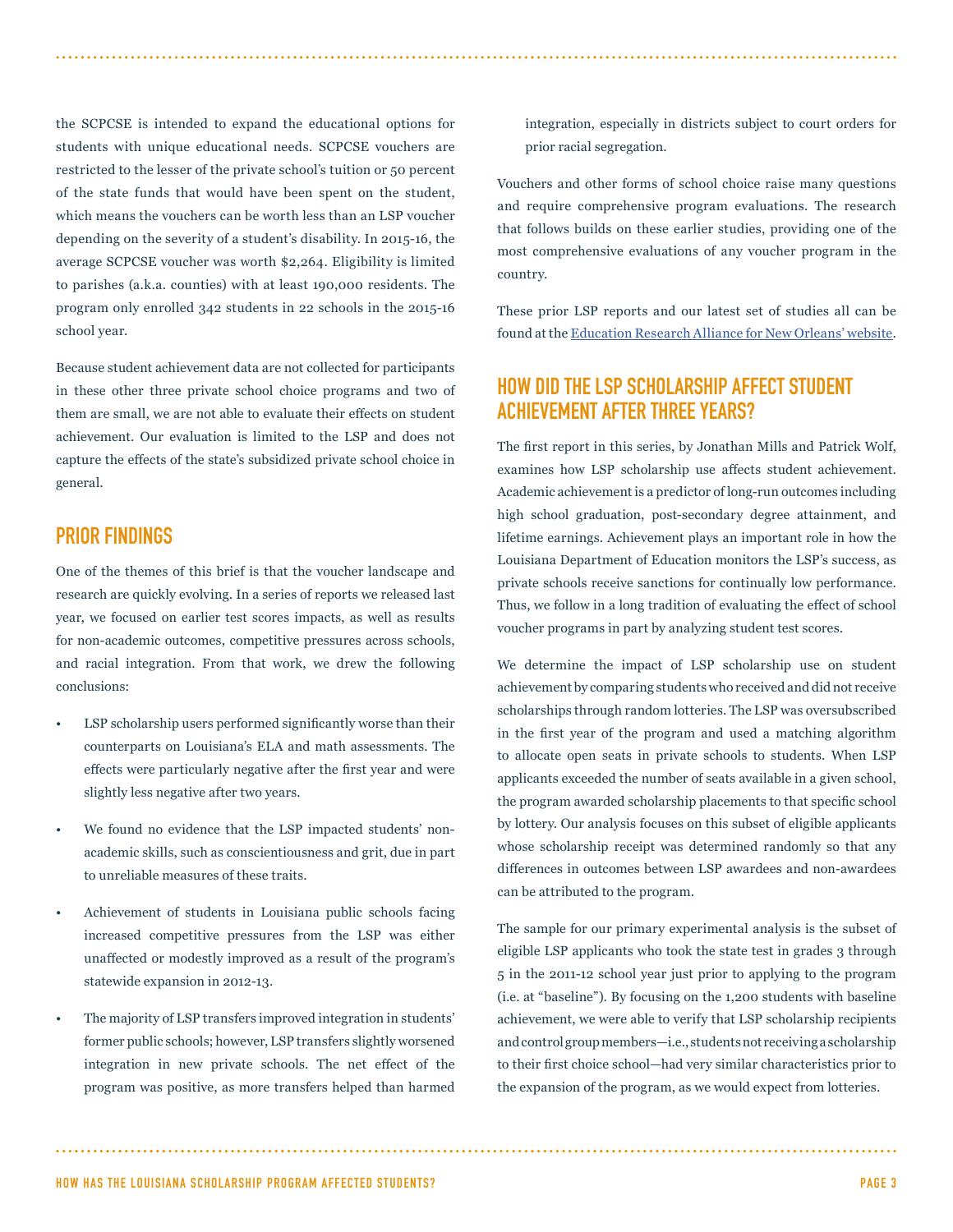Figure 1 presents the average effects of LSP scholarship use on student achievement over three years of program participation. Results are presented for a consistent sample of students with outcome data in 2014-15. The solid lines connect the actual effects, determined by regression analysis, while the shaded areas represent 95 percent confidence intervals. Effects are presented from the perspective of a student initially performing at the 50th percentile of the control group's test score distribution at baseline, and that 50th percentile is adjusted each year to reflect the actual performance of

# the control group.<br> **Figure 1. Estimated Effects of LSP Scholarship Use on Student<br>
<b>Achievement after Three Years in the Program** Figure 1. Estimated Effects of LSP Scholarship Use on Student Achievement after Three Years in the Program



Note: \* indicates estimate is statistically significant at the 95% confidence level.

The program had large negative effects on student outcomes in both ELA and math after one year that appear to improve over time. The achievement of LSP students, which was equal to the control group at baseline, was 11 percentile points lower in ELA and 27 percentile points lower in math after one year of participation in the program. After two years, LSP students remained 17 percentile points behind their control group peers in math but the difference in ELA was no longer statistically significant.

By the third year, the performance of LSP scholarship users was statistically similar to their counterparts in both ELA and math. Surprisingly, the gains for initial LSP participants from year 1 to year 3 were similar for voucher students who stayed in their private schools and for voucher students who switched back to the public system after year 1 or year 2, a topic explored more thoroughly in our technical report on the year 3 results. Both subgroups of LSP recipients recovered substantially from the first year achievement losses.

' το<br>A<br>**99** *By the third year, the performance of LSP scholarship users was statistically similar to their counterparts in both ELA and math.*

We further examined the extent to which LSP achievement effects differed by gender or ethnicity and found no evidence of differences. We did, however, find that students initially performing in the bottom third in ELA at baseline experienced statistically significant positive effects of scholarship use on achievement in ELA after three years.

We also found that students entering earlier grades experienced more negative effects of LSP scholarship use on achievement than students entering later grades. When we expanded our sample to include students applying for grades 1, 2, or 3, who all lacked baseline test scores, the effects of the LSP on that larger sample of students in math was negative and statistically significant after three years. We treat the smaller sample of randomized students as our primary sample for analysis, however, because we can confirm that the test scores of the LSP and control group students were equal at baseline and because our previous analyses have consistently relied upon that smaller sample.

The LSP private schools compare more favorably with public schools on ELA than math outcomes. The same pattern has been observed in recent evaluations of private school choice programs in D.C., Florida, Milwaukee, and Ohio, all of which report better voucher effects on ELA than math. Why is that? We can only speculate at this point. Private schools might spend more instructional time than public schools on reading but less time on math. Student math achievement might be more disrupted by school switches than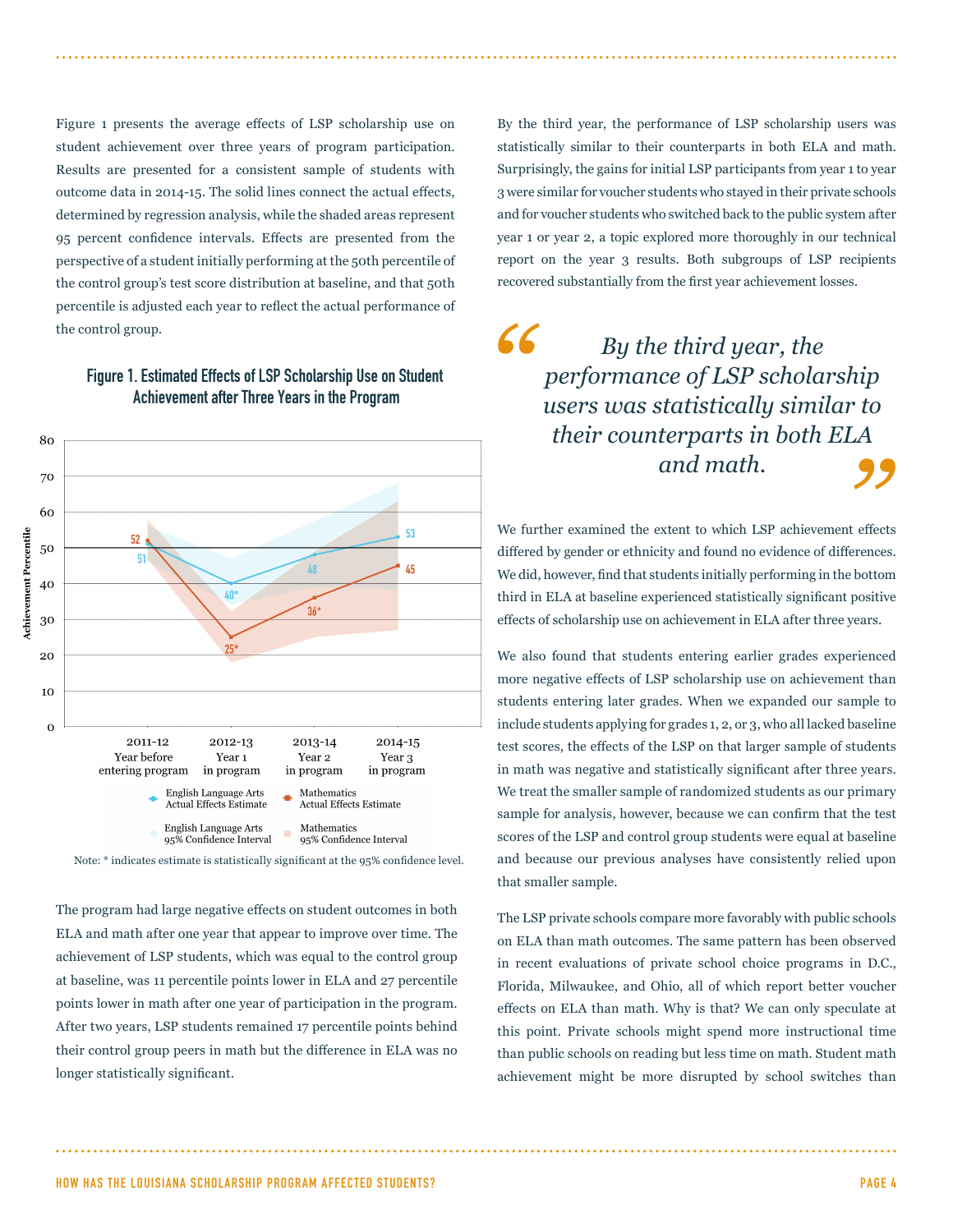their ELA achievement, since math learning depends more heavily on content sequencing than ELA. There may be a finite number of effective math teachers who disproportionately gravitate towards public schools, where average teacher pay is higher. More research on the topic is needed to understand these differences by subject, grade, and initial achievement.

# HOW DID THE LSP SCHOLARSHIP AFFECT IDENTIFICATION OF STUDENTS TO RECEIVE SPECIAL EDUCATION SERVICES?

The second report in this series, by Sivan Tuchman and Patrick Wolf, examines the experiences of students with disabilities in the LSP. A primary concern surrounding school choice is that disadvantaged students will not receive necessary services in participating private schools. This concern is particularly relevant for students with disabilities, as private schools often are not equipped to provide the same set of supports for students with disabilities offered in public school systems.

Students with disabilities are protected under the Individuals with Disabilities Education Act (IDEA). Initially passed in 1997, IDEA guarantees students with disabilities access to a "free and appropriate education" in public schools, with the scope of services detailed in their Individual Education Plan (IEP). While IDEA covers students with disabilities in public school settings, such legal rights do not apply when parents place their child in a private school. Parents always retain the right to return their children with disabilities to public schools where IDEA requirements remain in force.

Students with disabilities are eligible to participate in the LSP. They receive preference if they face a lottery for a scholarship award. Their scholarship, however, is worth the same amount as the scholarships of participating students without disabilities. The parents of students with disabilities who apply to the LSP must sign a waiver acknowledging they are only guaranteed to receive private school services made available to all students unless the private school has a history of providing special education services, which is true of 37% of private schools in the LSP.

As described earlier in this brief, Louisiana has a separate private school choice program for students with disabilities. Despite having no family income or academic proficiency requirements, the program is relatively undersubscribed.

#### *LSP Effects on Special Education Identification*

Tuchman and Wolf examine how using an LSP scholarship to attend a private school affects the identification status of students. "Identification" refers to a student being classified as having a disability. Existing research indicates that the disability enrollment gap between private and public schools is not simply due to private schools enrolling lower rates of students with disabilities. Differences in identification rates once students are enrolled also contribute to the disability enrollment gap.

Students with disabilities made up 13% of eligible LSP applicants for the 2012-13 cohort (1,275 students). This proportion, as well as the distribution of specific disabilities among eligible LSP applicants, is similar to Louisiana's population of students with disabilities. These results are surprising, given the LSP scholarship amount is less than the resources offered by public schools.

*"*

*Students with disabilities made up 13% of eligible LSP applicants for the 2012-13 cohort. This proportion... is similar to Louisiana's population of students with disabilities.*

The report tracks two groups of students who faced a lottery for admission to their first-choice LSP schools. For the students not identified as having a disability when they applied to the program, we compared the rates at which they were newly identified as having a disability, depending on whether they won or lost the LSP lottery. For the students who were identified as having a disability when they applied to the program, we compared the rates at which students in that group were de-identified as no longer having a disability, again, depending on whether they won or lost the LSP lottery. Any student receiving a new disability identification in a given year moves from the "not identified" to the "identified" group the next year.

HOW HAS THE LOUISIANA SCHOLARSHIP PROGRAM AFFECTED STUDENTS? PAGE 5

*"*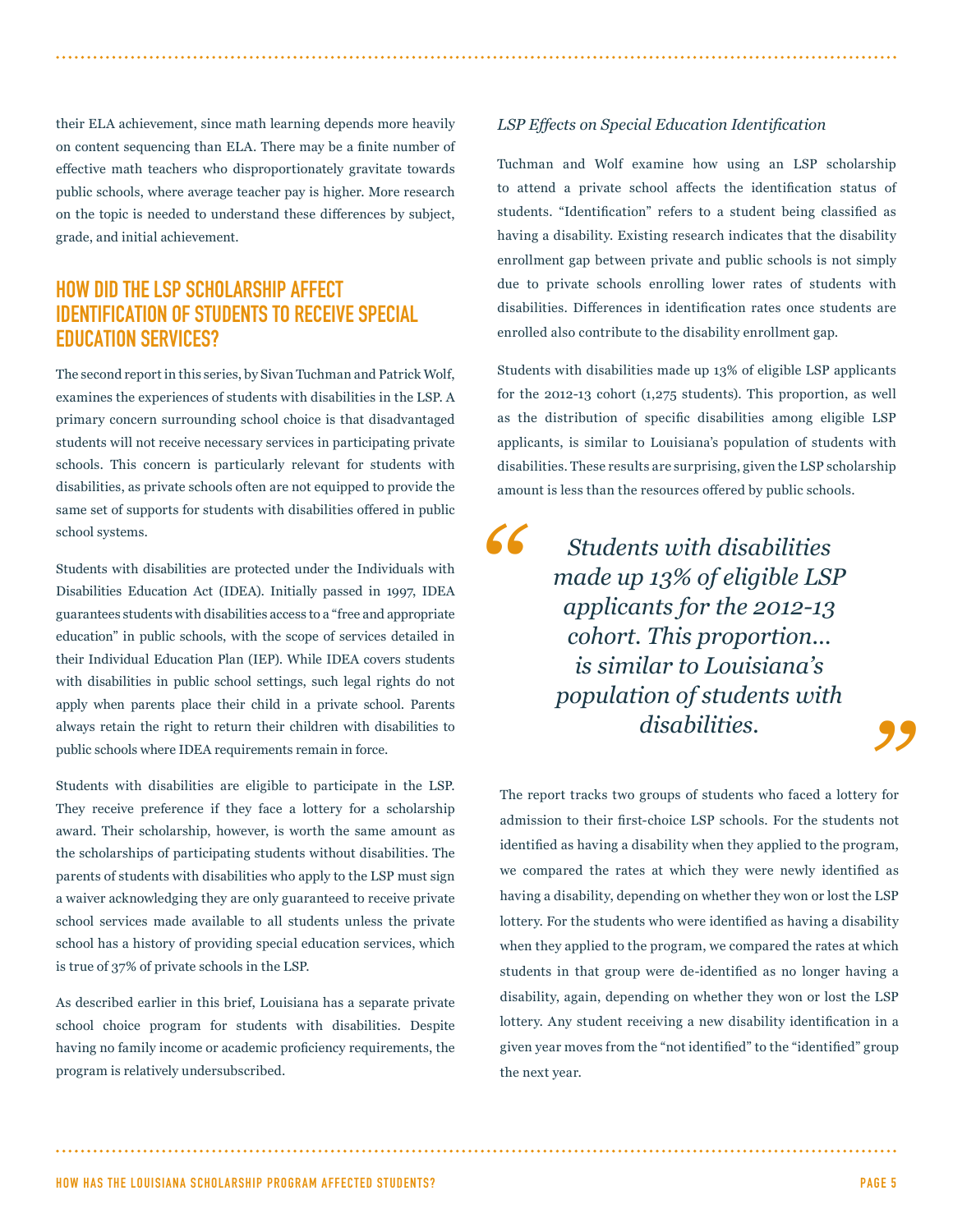Figure 2 describes how rates of special education identification and de-identification changed over time in response to LSP scholarship use. The vertical axis represents the change in probability of being either identified as a student with a disability (blue line) or de-identified (orange line). These analyses are based on the same methods employed in the earlier test score analysis, which compares students receiving scholarships via lottery to their first choice school to students who did not receive a scholarship from the same lottery. Although data were not available regarding student identification status during the baseline year (2011-12), due to random assignment it can be assumed that there was no (i.e. 0) difference between the probability of students from either group being identified or deidentified as receiving special education services at the start of our study. This is represented in Figure 2 with the difference in probability starting at zero in the year prior to this study.



#### Figure 2. Trends in Identification and De-Identification for Students with Disabilities in the LSP

Notes: \* indicates estimate is statistically significant at the 95% confidence level. The 0 line represents no difference in status between LSP scholarship users and their control group counterparts.

Initially, LSP scholarship users were statistically similar to their control group counterparts in their likelihood to be newly identified as a student with disabilities or to lose their disability identification. In the second year, LSP scholarship users were nearly 50 percent more likely than control group students to lose their disability identification while their chances of being newly identified were slightly lower than the control group rate. By the third year, LSP scholarship users were less likely to lose their special education status and again less likely to be newly identified as a student with a disability. The former finding is probably because a large portion of students with disabilities in the LSP were de-identified in the second year.

*" " In the second year, LSP scholarship users were nearly 50 percent more likely than control group students to lose their disability identification while their chances of being newly identified were slightly lower than the control group rate.*

Tuchman and Wolf's findings contribute to a growing research literature indicating that schools of choice are less likely to newly identify and more likely to de-identify students as having a disability. What is unclear, however, is the extent to which lower rates of identification and higher rates of de-identification in schools of choice harm or help students. If students are losing access to necessary resources because they no longer bear the disability label, these results are troubling. If, instead, public schools are over-identifying students as needing additional services when they actually do not, avoiding or removing the label of a student with a disability may be helpful and even an attraction of private schooling to parents.

# WHAT TYPES OF PRIVATE SCHOOLS ARE CHOOSING TO PARTICIPATE IN VOUCHER PROGRAMS IN LOUISIANA AND ELSEWHERE?

School choice can benefit students in either of two ways. Choice can enable more students to attend objectively "better" schools. In that case, school choice will be more successful when high quality private schools are the primary participants in voucher programs. Choice can also enable parents to better match their child's school to the student's educational needs. In this case, the goal is to create a diverse set of distinctive schools for families to choose from.

HOW HAS THE LOUISIANA SCHOLARSHIP PROGRAM AFFECTED STUDENTS? PAGE 6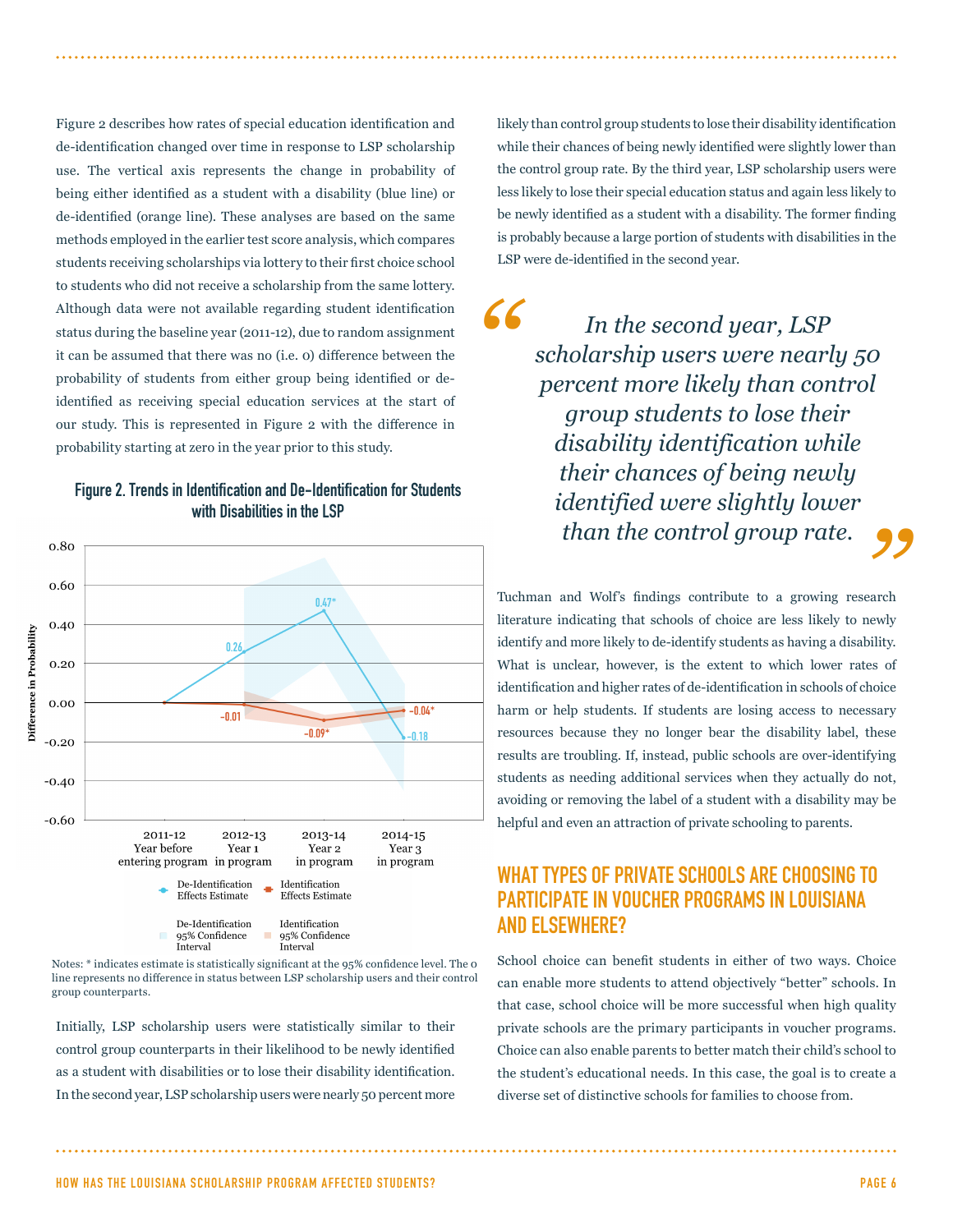What types of private schools are opting into the program? To date, the research on that crucial topic is limited. Yujie Sude, Corey DeAngelis, and Patrick Wolf examine this question by analyzing the types of private schools participating in three voucher programs: the LSP, the Opportunity Scholarship Program in Washington, D.C., and the Indiana Choice Scholarship Program.

The decision by private school leaders to participate in a voucher program involves weighing the benefits of participation against the costs. Broadly speaking, private schools gain resources and the opportunity to serve more disadvantaged students by participating in a school choice program. Private schools with open seats have an incentive to participate because they can increase their resources often without adding staff or any other significant costs. Economists call this achieving economy of scale.

Private schools also may enjoy non-financial benefits from participating in a choice program due to their organizational mission. Religious private schools, such as Catholic schools, often have a direct mission to serve low-income and otherwise disadvantaged students. This commitment, in itself, may be sufficient motivation for some private schools to participate in a voucher program.

Private schools also face financial and non-financial costs to participate in a school choice program. Voucher amounts fail to cover the average cost of education at most private schools. Some voucher programs allow private schools to make up the difference by charging additional fees above the amount of the voucher, a practice known as "top up." Private schools in voucher programs that do not allow top-up fees must instead take the voucher amount as full payment for educating the child, even if the actual cost of doing so is higher. Private schools that lack the resources to subsidize the enrollment of voucher students will be hard-pressed to participate.

Private schools that participate in school choice programs face other costs that are not reflected in dollars. Participation comes with additional regulations. While some regulations are not particularly burdensome, such as complying with health and safety codes, regulations can have hidden costs. For example, some voucher programs, such as the LSP, require schools to demonstrate success via state accountability tests. Schools may feel pressured to change their curricular offerings in an attempt to align what is being taught in their school with the state's standards.

Presumably, participating schools have determined that the benefits of participation outweigh the costs, while non-participating schools have reached the opposite conclusion.

Sude, DeAngelis, and Wolf analyze the school choice participation decisions of private schools in Louisiana, the District of Columbia, and Indiana. While all three programs have eligibility requirements linked to family income and public school quality, the programs vary by age, size, voucher amount, and regulatory burden as described in Figure 3.

| Figure 3. Characteristics of the Louisiana, D.C., and Indiana |  |
|---------------------------------------------------------------|--|
| <b>Voucher Programs</b>                                       |  |

|                                                                                                | <b>Louisiana</b><br><b>Scholarship</b><br><b>Program</b> | D.C.<br><b>Opportunity</b><br><b>Scholarship</b><br><b>Program</b> | <b>Indiana Choice</b><br><b>Scholarship</b><br><b>Program</b> |
|------------------------------------------------------------------------------------------------|----------------------------------------------------------|--------------------------------------------------------------------|---------------------------------------------------------------|
| <b>Date Enacted</b>                                                                            | 2012                                                     | 2004                                                               | 2011                                                          |
| Scope                                                                                          | Statewide                                                | D.C. Metro                                                         | Statewide                                                     |
| <b>Average Funding</b><br><b>Relative to Public</b><br><b>School</b>                           | 54%                                                      | 47%                                                                | 42%                                                           |
| <b>Eligible Students</b><br><b>Relative to State</b><br><b>Population</b>                      | 20%                                                      | 35%                                                                | 54%                                                           |
| <b>Test-Based</b><br><b>Accountability</b><br><b>Requirement</b>                               | Yes                                                      | Yes                                                                | Yes                                                           |
| <b>Open-Admissions</b><br><b>Process</b>                                                       | Yes                                                      | N <sub>0</sub>                                                     | N <sub>o</sub>                                                |
| <b>Financial Reporting</b>                                                                     | Yes                                                      | Yes                                                                | Yes                                                           |
| <b>Parental Copay</b><br><b>Prohibited</b>                                                     | Yes                                                      | N <sub>0</sub>                                                     | N <sub>o</sub>                                                |
| <b>Teacher</b><br><b>Certification</b><br><b>Requirements</b>                                  | N <sub>0</sub>                                           | Yes                                                                | N <sub>0</sub>                                                |
| <b>CER Policy Design</b><br><b>Score (2014)</b>                                                | $\mathbf C$                                              | B                                                                  | A                                                             |
| <b>Participating</b><br><b>Students (2014-15)</b>                                              | 7,362                                                    | 1,520                                                              | 29,148                                                        |
| <b>Participating</b><br><b>Schools (2014-15)</b>                                               | 131                                                      | 47                                                                 | 314                                                           |
| <b>Percentage of</b><br><b>Private Schools</b><br><b>Participating in</b><br>Program (2014-15) | 33%                                                      | 78%                                                                | 70%                                                           |

Note: CER Policy Design Score taken from the Center for Education Reform.

HOW HAS THE LOUISIANA SCHOLARSHIP PROGRAM AFFECTED STUDENTS? PAGE 7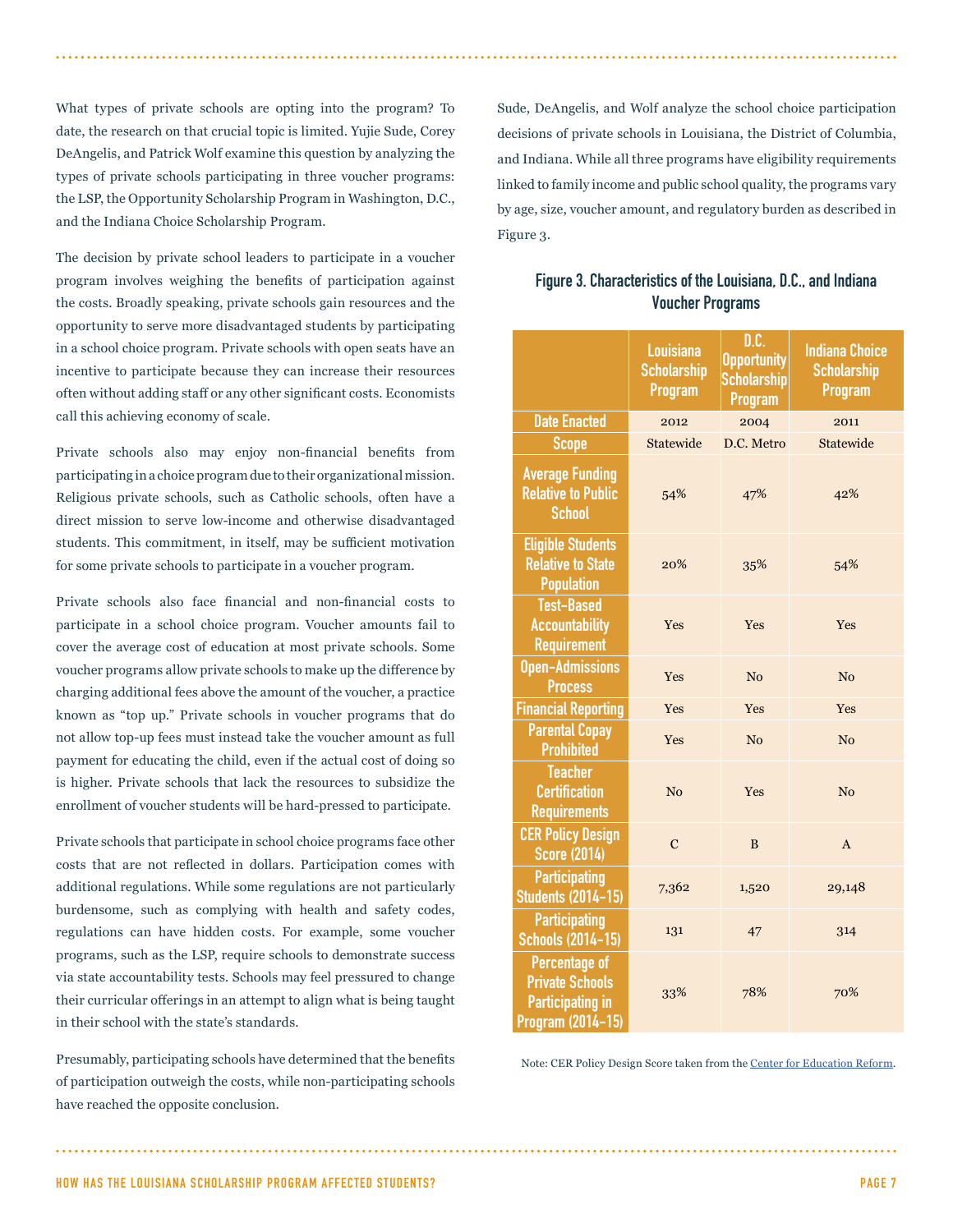Private schools in Washington, D.C. participate in school choice at the highest rate of 78%. Indiana private schools are not far behind with a participation rate of 70%. Louisiana is the laggard, with only 33% of its private schools participating in the LSP. The Louisiana tuition tax deduction program is a potential factor in the low LSP private school participation rate because private schools benefit from state subsidies to their enrolled students without having to formally participate in any voucher program. Concerns about future LSP regulations potentially also played a role in Louisiana schools' low participation rate.

Sude, DeAngelis, and Wolf use regression analysis to test how each of the factors in Figure 3 influence the likelihood of school participation. That analysis indicates that private schools that are Catholic, have lower tuition, and serve a higher percentage of minority students are more likely to participate in school choice programs than private schools that lack those characteristics. The pattern holds across all three locations; however, in Louisiana, private schools with lower enrollments were also more likely to participate.

*"*

*... private schools that are Catholic, have tuitions that are closer to the voucher amount, and serve a higher percentage of minority students are more likely to participate in school choice programs than private schools that lack those characteristics.*

These results are not surprising. Private schools that are not required to provide a large resource subsidy to voucher students, that already have a history of serving minority students, and that follow in the Catholic tradition of educating disadvantaged students are more likely to see the benefits of participation in school choice exceed the costs. They are the types of private schools that supply choice.

## WHAT DO THESE RESULTS MEAN FOR PRIVATE SCHOOL CHOICE?

Our new reports on the LSP speak to several important concerns about school choice initiatives. First, different school choice programs attract different numbers and types of participating private schools. If policymakers want to attract a larger and more diverse population of private schools to supply choice to families, they could consider policy changes that increase the benefits of LSP participation—such as increasing voucher amounts or reducing regulatory burden—for private schools. Nevertheless, such incentives come with their own set of costs. Reduced regulation, for example, could make it harder for policymakers to ensure students are learning basic academic skills. Policymakers will have to thoroughly weigh the benefits of increased school participation relative to these costs when considering such policy changes.

The study of special education in the LSP demonstrates that students with disabilities are participating in the program. Nearly 13% of LSP applicants in 2012 were identified as having a disability, a rate similar to that of all students in Louisiana. Private and public schools appear to approach student disability differently, with private schools slightly less likely to identify and much more likely to de-identify students as having disabilities. Those are organizational differences that both parents and policy makers need to understand when they consider how school choice programs operate for students with special educational needs.

Finally, our third year analysis indicates that the test score effects of the LSP follow a distinct pattern of large negative effects in year 1 that diminish somewhat starting in year 2 and are statistically insignificant by year 3. Although a declining sample size plays a role in the year 3 finding of statistical insignificance, our estimates of the LSP achievement effects over time certainly suggest that something changed after year 1 that allowed voucher students to reclaim much of the achievement ground that they had lost.

#### *The Pattern of Drop and Recovery*

*"*

We only can speculate regarding the exact causes of the drop and partial recovery pattern of test score results. We can, however, rule out some factors as clearly explaining both the drop and the recovery because those conditions have been constant throughout our analysis. First, state sanctions on private schools whose voucher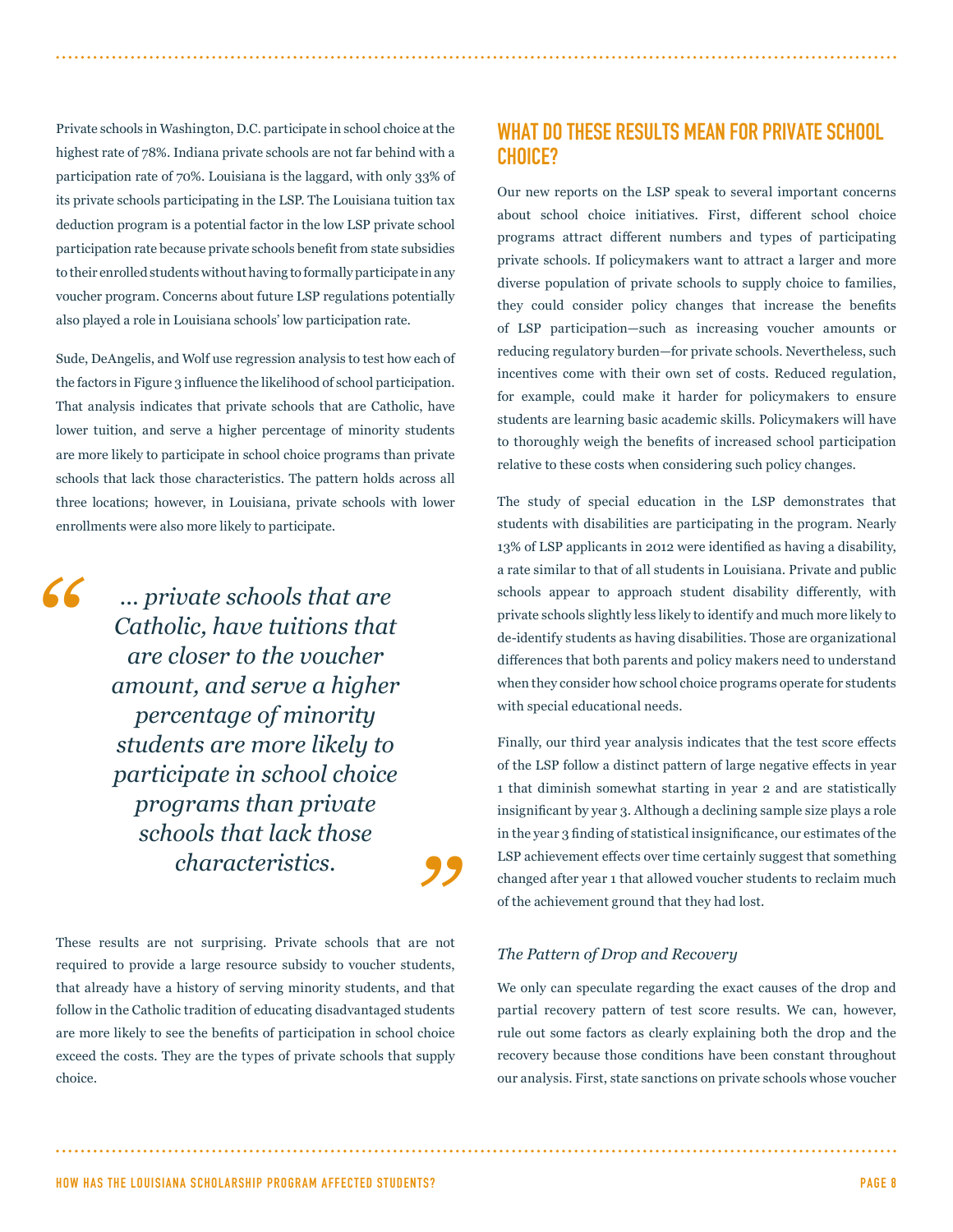students demonstrated unsatisfactory test score levels and growth took effect in year 3 of our study. It is possible that the private schools ignored those sanctions in year 1 and started taking them seriously in years 2 and 3, leading to the pattern of effects we observe, but it seems unlikely that they would place themselves in such a disadvantaged position from the start. We just do not have the data necessary to fully test the extent to which the state's accountability sanctions contributed to the LSP student test score recovery after year 1, though we cannot rule these sanctions out completely as a contributing factor.

Increasing achievement in public schools could result in the observed negative effects of LSP scholarship usage. In a separate study, Anna Egalite determined that Louisiana public schools that faced the strongest competitive threat of losing students to the LSP produced higher test scores in year 1 of the program. Nevertheless, it is unlikely that this improvement contributed in a meaningful way to the observed negative effects, as the gains for public school students were small, especially compared to the large drop in LSP participants' test scores relative to the scores of students who did not receive vouchers to their first place choices that year, when the newness of the program suggests that any competitive effects should have been at their zenith. Any positive competitive effects of the LSP are insufficient to explain the program's achievement effects over time.

Similarly, most New Orleans students who lost a lottery for placement in their most-preferred LSP schools ended up in a public charter school instead, and research by Douglas Harris and Matthew Larsen has shown strong test score growth in New Orleans charters put in place post-Katrina. In the technical report, when we exclude New Orleans applicants from the analysis, the negative test score effects of the program in year 1 were smaller and the recovery in years 2 and 3 was more complete than in the full sample. Still, charter school students were part of the control group throughout all three years of the study, so while they could explain some of the initial drop, they do not explain the observed recovery.

#### *More Likely Explanations*

Three factors were present for the year 1 drop in relative LSP student test scores but absent for the subsequent partial recovery. Some unknown combination of these conditions likely explains the test score effects of the LSP across the three years. The implementation schedule for the LSP was faster than for any private school choice program we know of. The program's enabling statute, Act 2, was signed into law in early June and nearly 5,000 voucher students showed up at their new private schools less than ten weeks later. The rushed implementation of the program may have contributed to the severe drop in achievement due to a lack of capacity to manage the influx of large numbers of disadvantaged students. The study of the participating schools indicated that they tended to have small enrollments at the time of program launch. To add a lot of students, the private schools would either have had to hire new teachers late in the summer, when most experienced teachers had already secured jobs for the upcoming year, or allow their class sizes to balloon. Either approach to dealing with the enrollment surge could have contributed to the large drop in student achievement that first year. This likely played only a small role, however, in the negative results, as the median school added only 20 students, or 10% of their total enrollment, through the LSP in 2012-13. Nevertheless, adjustments made over time by LSP schools to the program and the new students the LSP brought to these schools may have contributed to the recovery of some of the lost ground regarding student achievement.

*"* "<br>d<br>**99** *The rushed implementation of the program may have contributed to the severe drop in achievement due to a lack of capacity to manage the influx of large numbers of disadvantaged students.*

For all of the students in our study, participating in the LSP began with a school switch. We know that all school switches disrupt learning somewhat, as students need to adjust to both the academic and behavioral expectations of their new school. That adjustment process may have been especially difficult given the rushed implementation of the program, leading to the large drop in scores the first year. From the second year on, students participating in the LSP tended to gain in achievement somewhat faster than control group students, making up some (in the case of math) or all (in the case of ELA) of the ground they lost initially. The pattern is by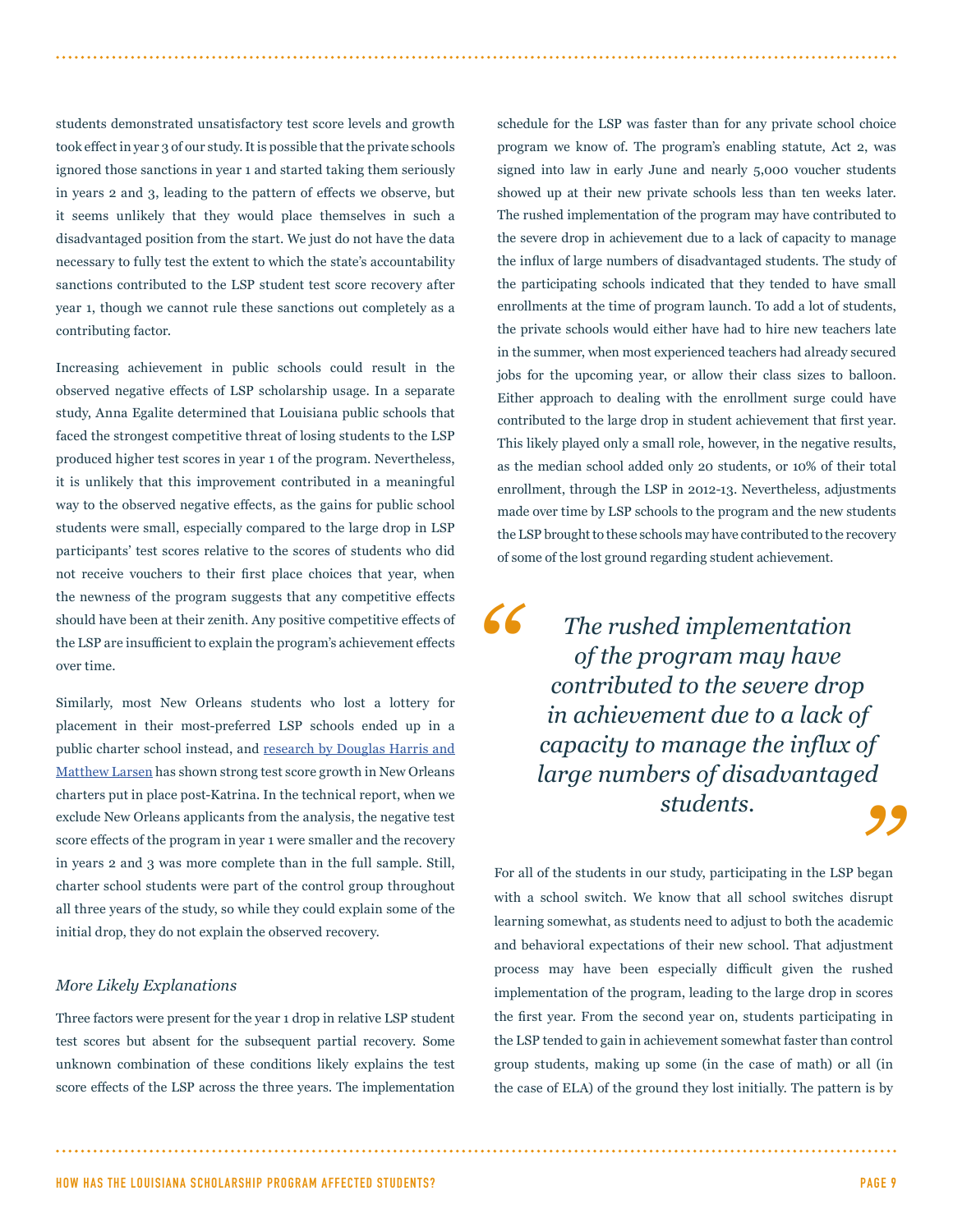no means perfectly consistent—we still observe negative effects in math in year 3 for students applying to earlier grades—but the importance of student adjustment does suggest that school choice programs might need time to demonstrate their worth.

Finally, the program's testing requirement may have played a role in the pattern of results. The LSP requires that voucher students take the state accountability test. In the first year of our study, the use of the state test may have benefited the control group students because it is closely aligned with the public school education standards and Louisiana public schools were used to preparing their students for its annual administration while the private schools were not. In the second year of our evaluation, the LSP schools had at least one year of experience using the state test for accountability purposes. In the third year of our study, when we found no significant differences in the test score outcomes of the voucher and control group students, the state adopted a new test. The newness of the state test for both private and public school students may have produced a more valid gauge of the impact of the LSP on student achievement in the third year.

Initial implementation problems, complicated by the need of students to adjust to their new schools, and the use of the state accountability test to compare student performance all likely contributed to the large drop in the achievement of LSP students relative to control group students in year 1 of our study. In years 2 and 3, when these conditions no longer held, the voucher students made up a good portion of the lost ground. We do not know where they will end up in year 4.

The three reports summarized in this brief are part of an on-going evaluation of the LSP. School choice interventions like the LSP can have a broad range of effects that often take time to develop. Comprehensive evaluation is, therefore, key to understanding the impacts of these interventions. Moving forward, we will continue to expand our evaluation with research examining how the LSP affects student academic experiences over time, family satisfaction, and longer-term outcomes like high school graduation and college enrollment.

.......

About the Authors

#### Jonathan N. Mills

Jonathan N. Mills is a Senior Research Associate in the Department of Education Reform at the University of Arkansas and a Non-Resident Research Fellow with the Education Research Alliance for New Orleans at Tulane University. His research focuses on the effects of school choice programs on student achievement and non-academic outcomes, as well as the benefits and unintended consequences of college financial aid programs. Mills received his Ph.D. in education policy from the University of Arkansas in 2015. He additionally holds a Bachelor of Science and a Master of Arts in economics from the University of Missouri.

### Patrick J. Wolf

Patrick J. Wolf is Distinguished Professor of Education Policy and 21st Century Endowed Chair in School Choice at the University of Arkansas in Fayetteville. He has authored, co-authored, or coedited four books and over 130 journal articles, book chapters, and policy reports on school choice, civic values, public management, special education, and campaign finance. He received his Ph.D. in Political Science from Harvard University in 1995.